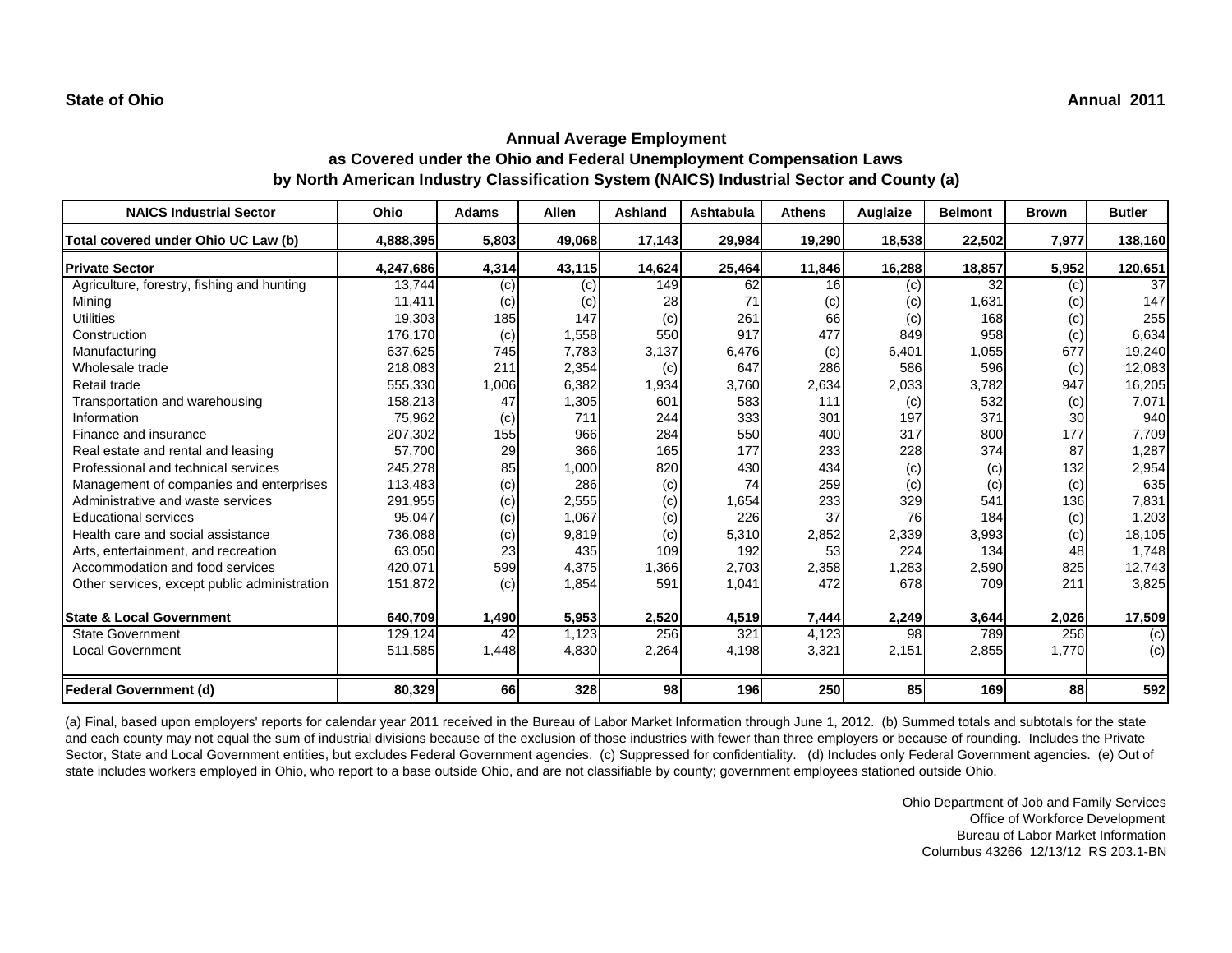| <b>NAICS Industrial Sector</b>               | Carroll | Champaign | <b>Clark</b> | <b>Clermont</b> | <b>Clinton</b> | <b>Columbianal</b> | Coshocton | Crawford | Cuyahoga | <b>Darke</b> |
|----------------------------------------------|---------|-----------|--------------|-----------------|----------------|--------------------|-----------|----------|----------|--------------|
| Total covered under Ohio UC Law (b)          | 5,523   | 9,223     | 47,535       | 52,019          | 15,589         | 29,074             | 10,411    | 13,144   | 671,272  | 16,945       |
| <b>Private Sector</b>                        | 4,527   | 7,358     | 41,050       | 44,645          | 13,390         | 24,740             | 8,887     | 11,271   | 594,090  | 14,791       |
| Agriculture, forestry, fishing and hunting   | (c)     | (c)       | 376          | 35              | 29             | 131                | 59        | (c)      | 228      | (c)          |
| Mining                                       | (c)     | (c)       | 44           |                 |                | 195                | 151       | (c)      | 288      | (c)          |
| <b>Utilities</b>                             | 42      | (c)       | (c)          | 505             | (c)            | 134                | 395       | (c)      | 1,386    | 45           |
| Construction                                 | 199     | 206       | 1,084        | 2,317           | 214            | 964                | 187       | 369      | 19,111   | 840          |
| Manufacturing                                | 1,164   | 2,427     | 6,450        | 5,106           | 3,121          | 5,392              | 2,575     | 3,575    | 68,795   | 3,751        |
| Wholesale trade                              | 110     | 353       | (c)          | 2,086           | (c)            | 991                | 157       | 534      | 32,711   | 721          |
| Retail trade                                 | 853     | 1,058     | 5,583        | 8,960           | 1,556          | 4,029              | 1,191     | 1,274    | 61,506   | 1,932        |
| Transportation and warehousing               | 194     | (c)       | 2,731        | 2,005           | 2,267          | 921                | 285       | (c)      | 19,104   | 952          |
| Information                                  | 35      | 90        | 262          | 1,144           | 318            | 135                | 63        | 43       | 12,825   | 121          |
| Finance and insurance                        | 76      | 202       | 2,604        | 2.778           | 488            | 586                | 236       | 572      | 39,293   | 557          |
| Real estate and rental and leasing           | 51      | 86        | 458          | 825             | 168            | 260                | 69        | 90       | 12,290   | 102          |
| Professional and technical services          | 89      | 209       | 939          | 2,095           | 160            | 459                | (c)       | 364      | 42,310   | (c)          |
| Management of companies and enterprises      | (c)     | (c)       | 874          | 333             | 155            | 148                | (c)       | (c)      | 18,892   | (c)          |
| Administrative and waste services            | 90      | (c)       | 2,170        | 2,255           | 447            | 1,230              | 453       | (c)      | 42,877   | 441          |
| <b>Educational services</b>                  | (c)     | (c)       | 796          | 505             | (c)            | 375                | 34        | (c)      | 20,656   | 47           |
| Health care and social assistance            | (c)     | (c)       | 8,056        | 5,338           | (c)            | 5,164              | 1,758     | (c)      | 121,714  | 2,443        |
| Arts, entertainment, and recreation          | 94      | 120       | 339          | 777             | 57             | 275                | 132       | 60       | 9,085    | 196          |
| Accommodation and food services              | 503     | 755       | 4,504        | 5,959           | 1,190          | 2,329              | 678       | 1,110    | 50,518   | 1,016        |
| Other services, except public administration | 242     | 326       | 1,855        | 1,621           | 300            | 1,023              | 259       | 418      | 20,502   | 566          |
|                                              |         |           |              |                 |                |                    |           |          |          |              |
| <b>State &amp; Local Government</b>          | 995     | 1,866     | 6,485        | 7,374           | 2,198          | 4,335              | 1,524     | 1,873    | 77,184   | 2,155        |
| <b>State Government</b>                      | 30      | 51        | 175          | 706             | 173            | 365                | 45        | 142      | 4,397    | 41           |
| <b>Local Government</b>                      | 965     | 1,815     | 6,310        | 6,668           | 2,025          | 3,970              | 1,479     | 1,731    | 72,787   | 2,114        |
| <b>Federal Government (d)</b>                | 47      | 74        | 573          | 290             | 137            | 585                | 84        | 84       | 16,717   | 105          |

(a) Final, based upon employers' reports for calendar year 2011 received in the Bureau of Labor Market Information through June 1, 2012. (b) Summed totals and subtotals for the state and each county may not equal the sum of industrial divisions because of the exclusion of those industries with fewer than three employers or because of rounding. Includes the Private Sector, State and Local Government entities, but excludes Federal Government agencies. (c) Suppressed for confidentiality. (d) Includes only Federal Government agencies. (e) Out of state includes workers employed in Ohio, who report to a base outside Ohio, and are not classifiable by county; government employees stationed outside Ohio.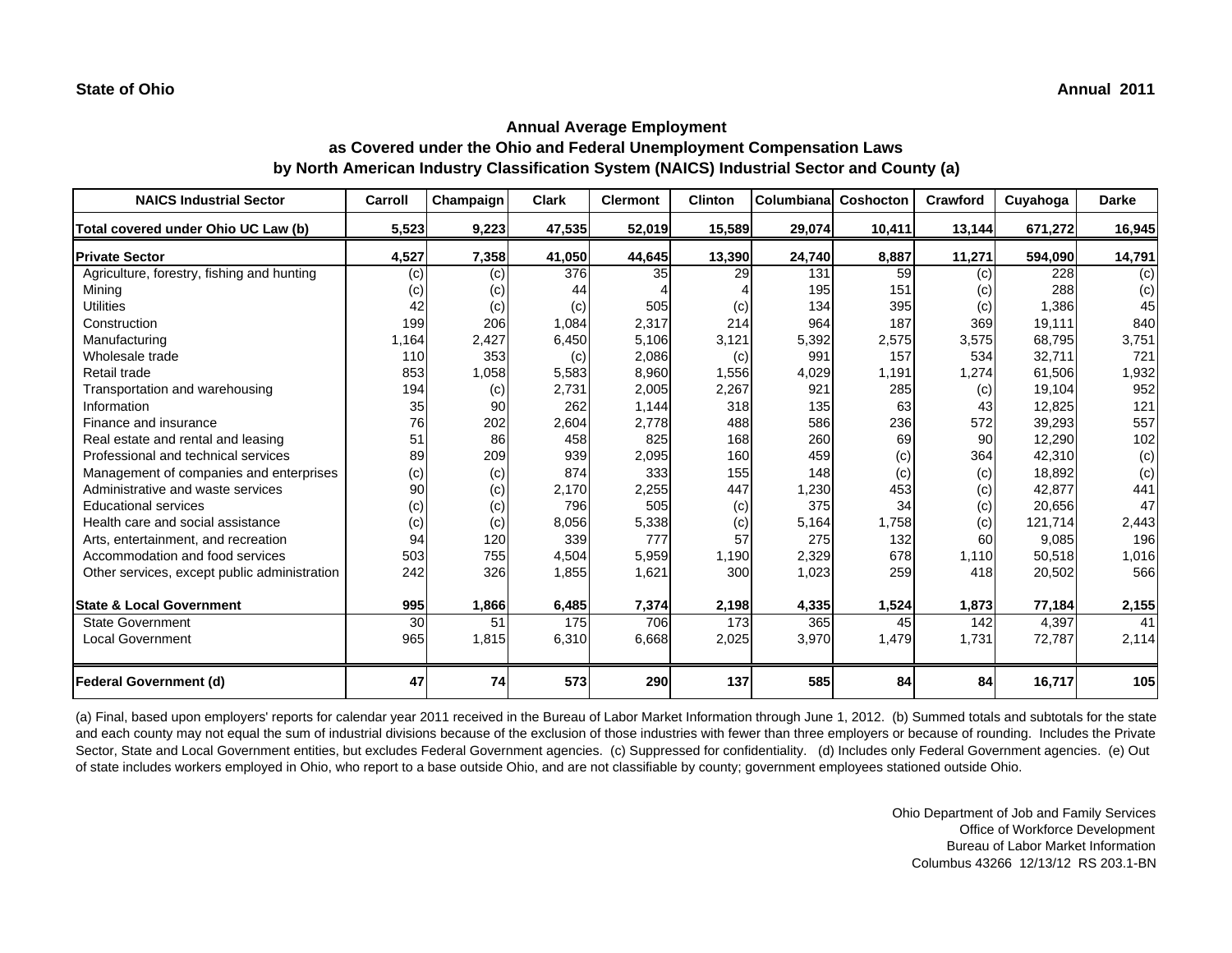| <b>NAICS Industrial Sector</b>               | <b>Defiance</b> | <b>Delaware</b> | Erie   | <b>Fairfield</b> | <b>Fayette</b> | <b>Franklin</b> | <b>Fulton</b> | Gallia | Geauga | Greene |
|----------------------------------------------|-----------------|-----------------|--------|------------------|----------------|-----------------|---------------|--------|--------|--------|
| Total covered under Ohio UC Law (b)          | 14,971          | 75,424          | 36,246 | 39,079           | 10,674         | 643,885         | 16,906        | 10,848 | 31,595 | 53,726 |
| <b>Private Sector</b>                        | 13,043          | 67,950          | 31,327 | 32,839           | 9,037          | 544,354         | 14,266        | 8,994  | 27,535 | 44,604 |
| Agriculture, forestry, fishing and hunting   | 44              | (c)             | (c)    | 39               | 67             | 316             | (c)           | (c)    | (c)    | (c)    |
| Minina                                       | (c)             | (c)             | (c)    | 40               | (c)            | 453             | (c)           | (c)    | (c)    | (c)    |
| <b>Utilities</b>                             | 12              | 137             | (c)    | 158              | (c)            | 2,273           | (c)           | 793    | (c)    | (c)    |
| Construction                                 | 366             | 2,359           | 1,037  | 1,586            | 220            | 19,081          | 569           | 299    | 1,762  | 1,406  |
| Manufacturing                                | 3,541           | 5,442           | 5,682  | 4,322            | 1,542          | 34,431          | 5,667         | 525    | 6,726  | 3,152  |
| Wholesale trade                              | 391             | 2,436           | 963    | 797              | (c)            | 26,587          | 769           | 152    | 1,620  | 1,021  |
| Retail trade                                 | 2,324           | 10,664          | 4,611  | 6,204            | 2,459          | 66,657          | 1,522         | 1,382  | 4,098  | 9,552  |
| Transportation and warehousing               | 488             | 2,615           | (c)    | 661              | 1,052          | 32,987          | (c)           | 277    | (c)    | (c)    |
| Information                                  | 226             | 1,039           | 360    | 294              | 47             | 14,108          | 102           | 88     | 175    | 922    |
| Finance and insurance                        | 606             | 5,038           | 630    | 782              | 396            | 44,390          | 319           | 354    | 691    | 1,216  |
| Real estate and rental and leasing           | 80              | 597             | 317    | 409              | 52             | 10,227          | 81            | 58     | 205    | 454    |
| Professional and technical services          | 189             | 13,782          | 502    | 985              | (c)            | 42,802          | 223           | (c)    | 973    | 7,520  |
| Management of companies and enterprises      | 90              | 506             | 115    | 201              | (c)            | 18,529          | 60            | (c)    | 113    | 258    |
| Administrative and waste services            | 390             | 3,053           | 1,121  | 3,213            | 233            | 47,914          | 460           | 311    | 1,719  | 2,313  |
| <b>Educational services</b>                  | (c)             | 1,014           | 311    | 332              | (c)            | 13,645          | (c)           | (c)    | 568    | 1,543  |
| Health care and social assistance            | (c)             | 5,590           | 5,037  | 6,399            | (c)            | 87,060          | (c)           | (c)    | 3,938  | 5,351  |
| Arts, entertainment, and recreation          | 87              | 2,714           | 2,902  | 317              | 122            | 7,634           | 375           | 30     | 529    | 624    |
| Accommodation and food services              | 1,310           | 8,735           | 5,648  | 4,692            | 1,056          | 55,433          | 1,175         | 925    | 2,296  | 6,864  |
| Other services, except public administration | 550             | 1,944           | 863    | 1,410            | 199            | 19,826          | 318           | 322    | 1,271  | 1,315  |
| <b>State &amp; Local Government</b>          | 1,929           | 7,475           | 4,920  | 6,240            | 1,636          | 99,532          | 2,640         | 1,854  | 4,061  | 9,117  |
| <b>State Government</b>                      | 75              | 751             | 1,139  | 849              | 43             | 49,198          | 131           | 484    | 245    | (c)    |
| <b>Local Government</b>                      | 1,854           | 6,724           | 3,781  | 5,391            | 1,593          | 50,334          | 2,509         | 1,370  | 3,816  | (c)    |
| <b>Federal Government (d)</b>                | 97              | 234             | 304    | 245              | 50             | 13,462          | 94            | 84     | 147    | 14.297 |

(a) Final, based upon employers' reports for calendar year 2011 received in the Bureau of Labor Market Information through June 1, 2012. (b) Summed totals and subtotals for the state and each county may not equal the sum of industrial divisions because of the exclusion of those industries with fewer than three employers or because of rounding. Includes the Private Sector, State and Local Government entities, but excludes Federal Government agencies. (c) Suppressed for confidentiality. (d) Includes only Federal Government agencies. (e) Out of state includes workers employed in Ohio, who report to a base outside Ohio, and are not classifiable by county; government employees stationed outside Ohio.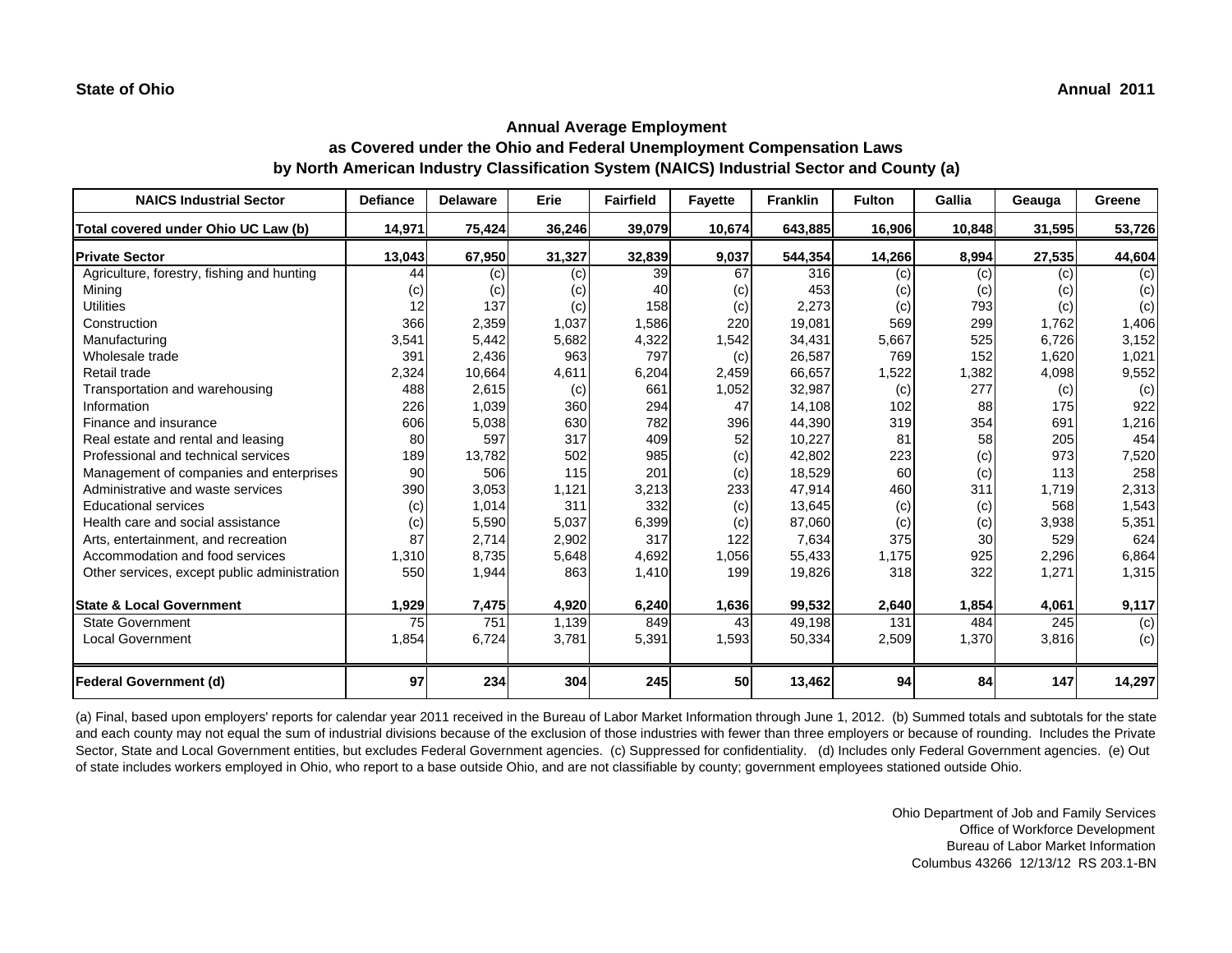| <b>NAICS Industrial Sector</b>               | <b>Guernsey</b> | <b>Hamilton</b> | <b>Hancock</b> | <b>Hardin</b> | <b>Harrison</b> | Henry  | Highland | Hocking | <b>Holmes</b> | <b>Huron</b> |
|----------------------------------------------|-----------------|-----------------|----------------|---------------|-----------------|--------|----------|---------|---------------|--------------|
| Total covered under Ohio UC Law (b)          | 13,535          | 474,914         | 40,606         | 7,782         | 3,202           | 11,057 | 9,918    | 6,591   | 17,072        | 20,226       |
| <b>Private Sector</b>                        | 11,244          | 434,154         | 37,278         | 6,300         | 2,499           | 8,953  | 7,379    | 4,773   | 15,475        | 17,708       |
| Agriculture, forestry, fishing and hunting   | (c)             | 166             | 47             | 152           | 18              | (c)    | 29       | 25      | 171           | 578          |
| Mining                                       | (c)             | 95              | (c)            | (c)           | 350             | (C)    | 40       | 162     | 100           | (c)          |
| <b>Utilities</b>                             | 41              | 1,288           | 79             | 46            | (c)             | (c)    | 70       | 14      | (c)           | (c)          |
| Construction                                 | 498             | 18,322          | (c)            | 124           | 76              | 487    | 268      | 259     | 1,702         | 1,343        |
| Manufacturing                                | 2,656           | 47,337          | 9,915          | 1,740         | 498             | 3,009  | 1,613    | 891     | 5,985         | 5,741        |
| Wholesale trade                              | 245             | 22,879          | 1,243          | 252           | 133             | (c)    | 203      | 58      | 791           | (c)          |
| Retail trade                                 | 1,824           | 44,644          | 4,879          | 932           | 279             | 1,323  | 1,477    | 812     | 1,793         | 2,026        |
| Transportation and warehousing               | 277             | 10,712          | 1,994          | 176           | (c)             | 662    | 125      | 51      | (c)           | 923          |
| Information                                  | 100             | 7,885           | 408            | 61            | 16              | 110    | 258      | 52      | 77            | 260          |
| Finance and insurance                        | 244             | 24,914          | 562            | 212           | 50              | 287    | 369      | 193     | 373           | 420          |
| Real estate and rental and leasing           | 101             | 6,203           | 382            | 56            | 74              | 71     | 79       | 76      | 40            | 107          |
| Professional and technical services          | (c)             | 36,635          | 1,356          | 108           | 36              | 102    | (c)      | 87      | (c)           | 345          |
| Management of companies and enterprises      | (c)             | 30,933          | 610            | (c)           | (c)             | (c)    | (c)      | (c)     | (c)           | 54           |
| Administrative and waste services            | 379             | 31,373          | 2,289          | 77            | (c)             | 103    | 275      | 175     | 1,100         | 272          |
| <b>Educational services</b>                  | 47              | 11.103          | 1,026          | (c)           | (c)             | 59     | 32       | (c)     | (c)           | 266          |
| Health care and social assistance            | 2,432           | 78,866          | 4,691          | (c)           | (c)             | 1,347  | 1,280    | (c)     | (c)           | 2,417        |
| Arts, entertainment, and recreation          | 58              | 7,710           | 253            | 73            | 32              | 30     | (c)      | 48      | 82            | 148          |
| Accommodation and food services              | 1,449           | 37,803          | 3,688          | 790           | 199             | 531    | (c)      | 935     | 1,207         | 1,537        |
| Other services, except public administration | 319             | 15,288          | 1,274          | 200           | 58              | 404    | 254      | 273     | 239           | 623          |
| <b>State &amp; Local Government</b>          | 2,291           | 40,760          | 3,328          | 1,483         | 703             | 2,105  | 2,539    | 1,818   | 1,597         | 2,518        |
| <b>State Government</b>                      | 548             | 8,015           | 195            | 33            | 48              | 44     | 98       | 346     | 37            | 69           |
| <b>Local Government</b>                      | 1,743           | 32,745          | 3,133          | 1,450         | 655             | 2,061  | 2,441    | 1,472   | 1,560         | 2,449        |
| <b>Federal Government (d)</b>                | 127             | 9,196           | 158            | 75            | 59              | 76     | 107      | 45      | 68            | 138          |

(a) Final, based upon employers' reports for calendar year 2011 received in the Bureau of Labor Market Information through June 1, 2012. (b) Summed totals and subtotals for the state and each county may not equal the sum of industrial divisions because of the exclusion of those industries with fewer than three employers or because of rounding. Includes the Private Sector, State and Local Government entities, but excludes Federal Government agencies. (c) Suppressed for confidentiality. (d) Includes only Federal Government agencies. (e) Out of state includes workers employed in Ohio, who report to a base outside Ohio, and are not classifiable by county; government employees stationed outside Ohio.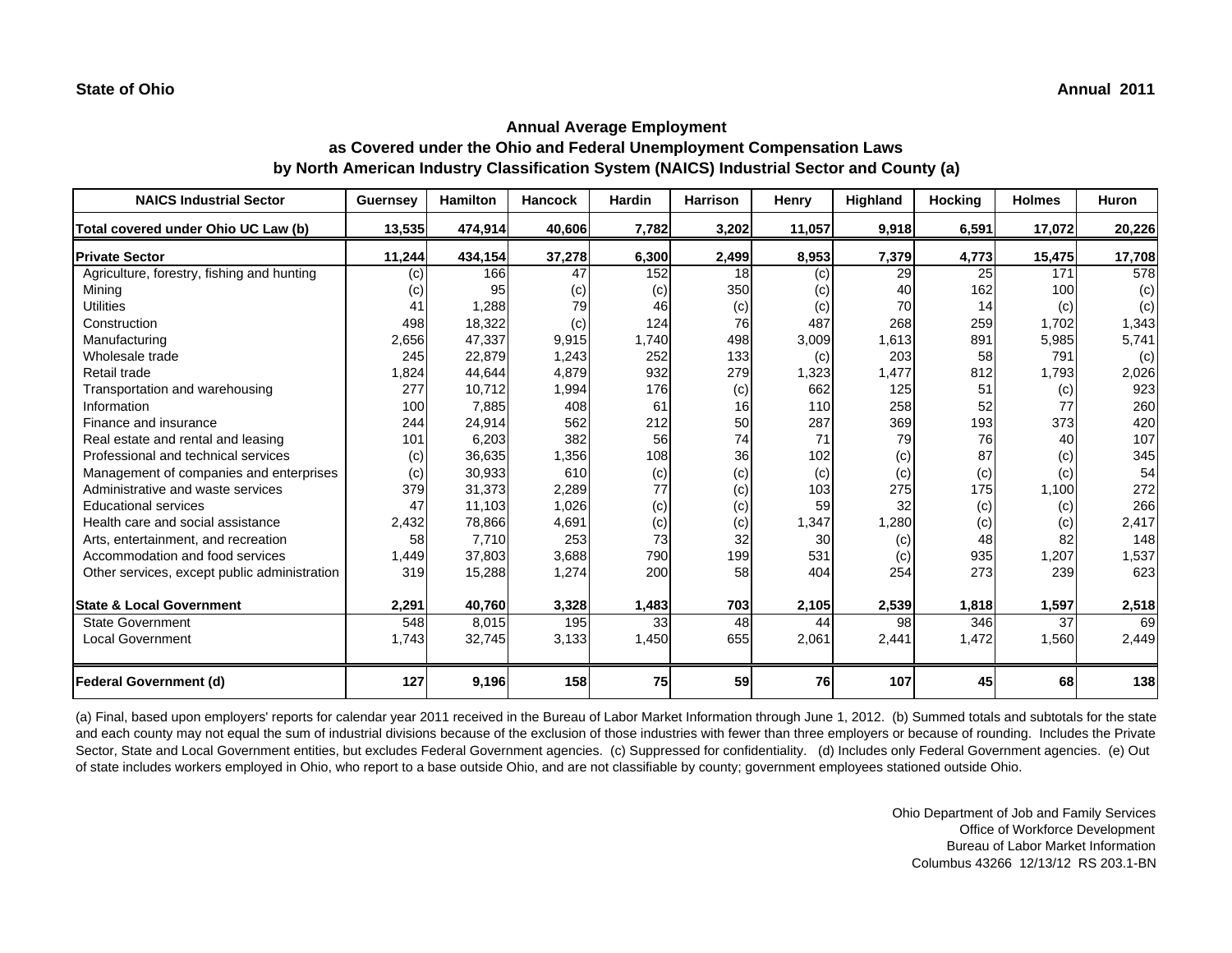| <b>NAICS Industrial Sector</b>               | <b>Jackson</b> | <b>Jefferson</b> | Knox   | Lake   | Lawrence | Licking | Logan  | Lorain | Lucas   | <b>Madison</b> |
|----------------------------------------------|----------------|------------------|--------|--------|----------|---------|--------|--------|---------|----------------|
| Total covered under Ohio UC Law (b)          | 10,353         | 21,910           | 18,601 | 93,235 | 12,238   | 51,298  | 17,531 | 92,262 | 197,335 | 13,420         |
| <b>Private Sector</b>                        | 8,866          | 18,558           | 15,875 | 81,681 | 9,429    | 43,768  | 15,318 | 77,974 | 173,758 | 10,399         |
| Agriculture, forestry, fishing and hunting   | 69             | (c)              | 76     | 865    | (c)      | 375     | 106    | 960    | 294     | 146            |
| Mining                                       | 211            | (c)              | 86     | 267    | (c)      | 131     | 29     | 10     | 113     | (c)            |
| <b>Utilities</b>                             | (c)            | 928              | 47     | 1,317  | 94       | 194     | 32     | 351    | 502     | (c)            |
| Construction                                 | 331            | 1,125            | 617    | 3,813  | 783      | 2,342   | 494    | 3,637  | 7,673   | 380            |
| Manufacturing                                | 3,167          | 1,565            | 4,321  | 19,476 | (c)      | 5,932   | 4,910  | 16,016 | 19,470  | 2,480          |
| Wholesale trade                              | 145            | 616              | 409    | 3.705  | 204      | 1,594   | 390    | 2,940  | 6,436   | (c)            |
| Retail trade                                 | 1,362          | 3,022            | 2,143  | 12,598 | 1,987    | 8,574   | 1,703  | 12,678 | 24,277  | 1,759          |
| Transportation and warehousing               | (c)            | 1,162            | 228    | 1,035  | 609      | 1,524   | 1,374  | 1,631  | 7,023   | 1,327          |
| Information                                  | 78             | 586              | 242    | 871    | 67       | 409     | 94     | 791    | 2,633   | 52             |
| Finance and insurance                        | 273            | 394              | 385    | 1,978  | 292      | 2,511   | 291    | 1,973  | 5,592   | 153            |
| Real estate and rental and leasing           | 55             | 256              | 118    | 820    | 79       | 438     | 162    | 807    | 2,115   | 88             |
| Professional and technical services          | 107            | 349              | 287    | 2,920  | 179      | 1,838   | 610    | 2,222  | 9,081   | 530            |
| Management of companies and enterprises      | 46             | 30               | 112    | 1,069  | 70       | 1,068   | 86     | 1,657  | 4,063   | (c)            |
| Administrative and waste services            | 427            | 815              | 397    | 4.816  | 386      | 2,440   | 1,198  | 5,329  | 13,150  | (c)            |
| <b>Educational services</b>                  | 36             | (c)              | 1,163  | 1,769  | 66       | 833     | 34     | 2,516  | 4,133   | (c)            |
| Health care and social assistance            | 1,274          | (c)              | 3,065  | 11,483 | 2,515    | 6,537   | 1,883  | 12,632 | 38,586  | (c)            |
| Arts, entertainment, and recreation          | 24             | 229              | 124    | 1,093  | 31       | 594     | 189    | 1,032  | 3,016   | 34             |
| Accommodation and food services              | 851            | 1,652            | 1,524  | 8,716  | 1,078    | 4,977   | 1,180  | 7,850  | 18,929  | 924            |
| Other services, except public administration | 265            | 679              | 531    | 3,073  | 354      | 1,458   | 553    | 2,940  | 6,674   | 177            |
| <b>State &amp; Local Government</b>          | 1,486          | 3,352            | 2,882  | 11,554 | 2,809    | 7,529   | 2,212  | 14,288 | 23,576  | 3,021          |
| <b>State Government</b>                      | 161            | 73               | (c)    | 91     | 319      | 842     | 85     | 1,132  | 7,269   | 1,224          |
| <b>Local Government</b>                      | 1,325          | 3,279            | (c)    | 11,463 | 2,490    | 6,687   | 2,127  | 13,156 | 16,307  | 1,797          |
| <b>Federal Government (d)</b>                | 70             | 199              | 104    | 457    | 128      | 461     | 137    | 1,151  | 1,992   | 72             |

(a) Final, based upon employers' reports for calendar year 2011 received in the Bureau of Labor Market Information through June 1, 2012. (b) Summed totals and subtotals for the state and each county may not equal the sum of industrial divisions because of the exclusion of those industries with fewer than three employers or because of rounding. Includes the Private Sector, State and Local Government entities, but excludes Federal Government agencies. (c) Suppressed for confidentiality. (d) Includes only Federal Government agencies. (e) Out of state includes workers employed in Ohio, who report to a base outside Ohio, and are not classifiable by county; government employees stationed outside Ohio.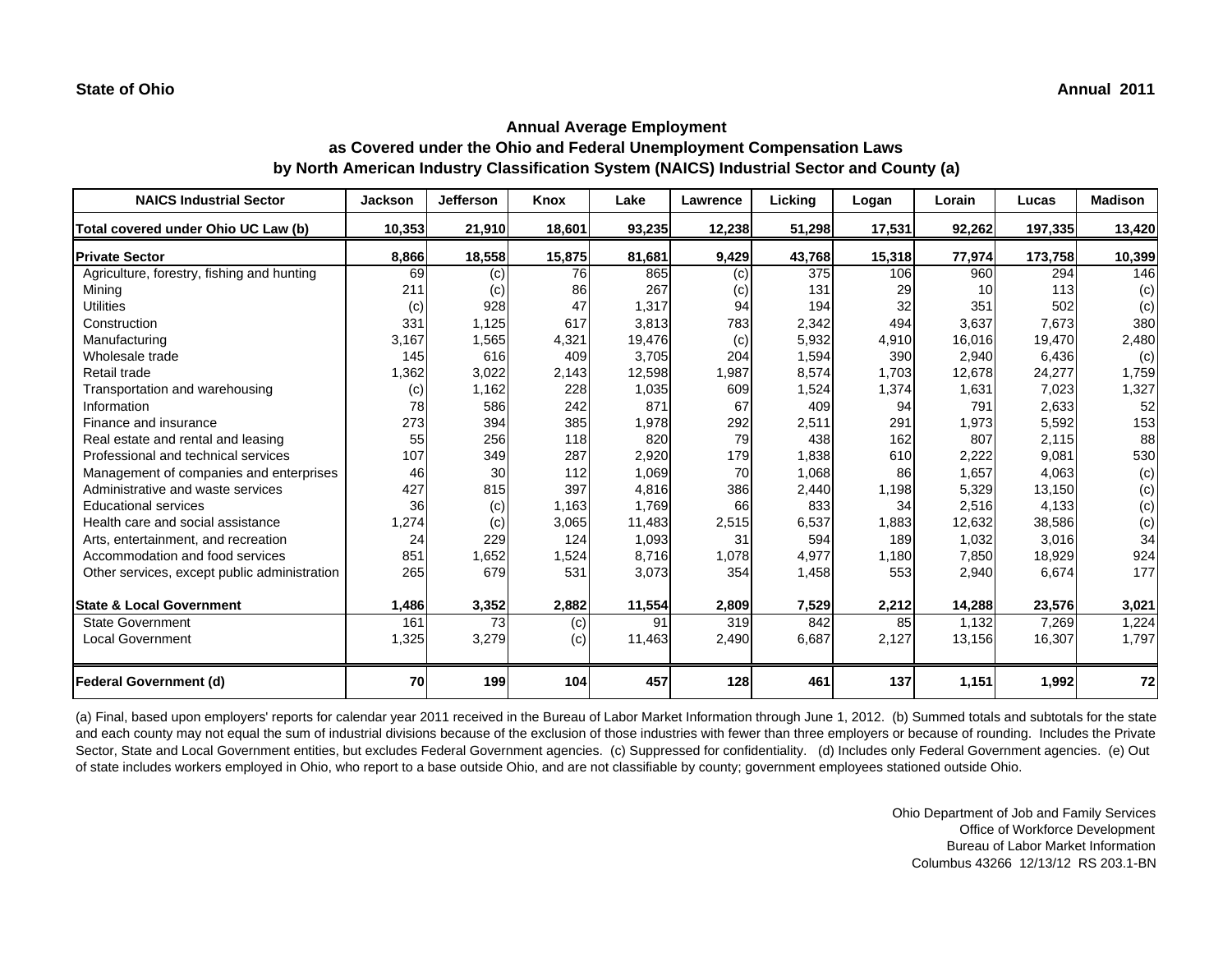| <b>NAICS Industrial Sector</b>               | <b>Mahoning</b> | <b>Marion</b> | <b>Medina</b> | <b>Meigs</b> | <b>Mercer</b> | Miami  | <b>Monroe</b> | <b>Montgomery</b> | Morgan | <b>Morrow</b> |
|----------------------------------------------|-----------------|---------------|---------------|--------------|---------------|--------|---------------|-------------------|--------|---------------|
| Total covered under Ohio UC Law (b)          | 95,180          | 24,112        | 56,628        | 3,508        | 17,446        | 37,931 | 3,599         | 237,344           | 2,429  | 4,641         |
| <b>Private Sector</b>                        | 82,967          | 19,943        | 49,978        | 2,466        | 14,896        | 33,238 | 2,816         | 209,750           | 1,800  | 3,096         |
| Agriculture, forestry, fishing and hunting   | 167             | (c)           | 145           | 57           | (c)           | (c)    | (c)           | 202               | 17     | (c)           |
| Mining                                       | 223             | (c)           | 26            | 249          | (c)           | (c)    | 103           | 28                | 17     | (c)           |
| <b>Utilities</b>                             | 370             | 106           | (c)           | (c)          | (c)           | (c)    | 28            | 981               | (c)    | (c)           |
| Construction                                 | 4,042           | 562           | 2,937         | 226          | 838           | 1,422  | 144           | 7,671             | 41     | 167           |
| Manufacturing                                | 8,587           | 5,950         | 8,732         | 123          | 5,182         | 9,296  | (c)           | 25,249            | 508    | 694           |
| Wholesale trade                              | 4,545           | 676           | 2,586         | 42           | (c)           | 1,879  | 77            | 8,484             | 102    | 123           |
| Retail trade                                 | 12,574          | 2,796         | 8,615         | 568          | 1,979         | 4,646  | 357           | 23,758            | 267    | 591           |
| Transportation and warehousing               | 3,515           | 624           | (c)           | (c)          | 948           | (c)    | 189           | 6,960             | (c)    | (c)           |
| Information                                  | 1,178           | 586           | 299           | (c)          | 179           | 221    | 25            | 8,158             | 26     | 48            |
| Finance and insurance                        | 2,700           | 431           | 1.055         | 126          | 602           | 745    | (c)           | 9,405             | (c)    | 79            |
| Real estate and rental and leasing           | 962             | 224           | 636           | 14           | 92            | 309    | (c)           | 3,024             | (c)    | 24            |
| Professional and technical services          | 2,900           | 294           | 2.162         | (c)          | (c)           | (c)    | 36            | 11.712            | (c)    | (c)           |
| Management of companies and enterprises      | 942             | 135           | 2,663         | (c)          | (c)           | (c)    | (c)           | 4,095             | (c)    | (c)           |
| Administrative and waste services            | 8,224           | 708           | 2,775         | 76           | 362           | 2,029  | 23            | 15,330            | 57     | 79            |
| <b>Educational services</b>                  | 1,341           | 107           | 388           | (c)          | (c)           | 143    | (c)           | 7,155             | (c)    | (c)           |
| Health care and social assistance            | 17,383          | 4,010         | 6,711         | (c)          | (c)           | 4,167  | (c)           | 46,063            | 376    | (c)           |
| Arts, entertainment, and recreation          | 869             | 173           | 831           | (c)          | 83            | 246    |               | 2,368             |        | 56            |
| Accommodation and food services              | 9,257           | 1,761         | 5,286         | (c)          | 1,162         | 3,586  | 88            | 21,653            | 170    | 361           |
| Other services, except public administration | 3,191           | 674           | 1,513         | (c)          | 562           | 1,245  | 140           | 7,458             | 43     | 100           |
|                                              |                 |               |               |              |               |        |               |                   |        |               |
| <b>State &amp; Local Government</b>          | 12,212          | 4,170         | 6,651         | 1,043        | 2,551         | 4,693  | 784           | 27,594            | 630    | 1,544         |
| <b>State Government</b>                      | 3,076           | 1,109         | 111           | 36           | 157           | 141    | 33            | 1,433             | 51     | 65            |
| <b>Local Government</b>                      | 9,136           | 3,061         | 6,540         | 1,007        | 2,394         | 4,552  | 751           | 26,161            | 579    | 1,479         |
| Federal Government (d)                       | 1,311           | 124           | 318           | 73           | 103           | 192    | 47            | 4,422             | 35     | 54            |

(a) Final, based upon employers' reports for calendar year 2011 received in the Bureau of Labor Market Information through June 1, 2012. (b) Summed totals and subtotals for the state and each county may not equal the sum of industrial divisions because of the exclusion of those industries with fewer than three employers or because of rounding. Includes the Private Sector, State and Local Government entities, but excludes Federal Government agencies. (c) Suppressed for confidentiality. (d) Includes only Federal Government agencies. (e) Out of state includes workers employed in Ohio, who report to a base outside Ohio, and are not classifiable by county; government employees stationed outside Ohio.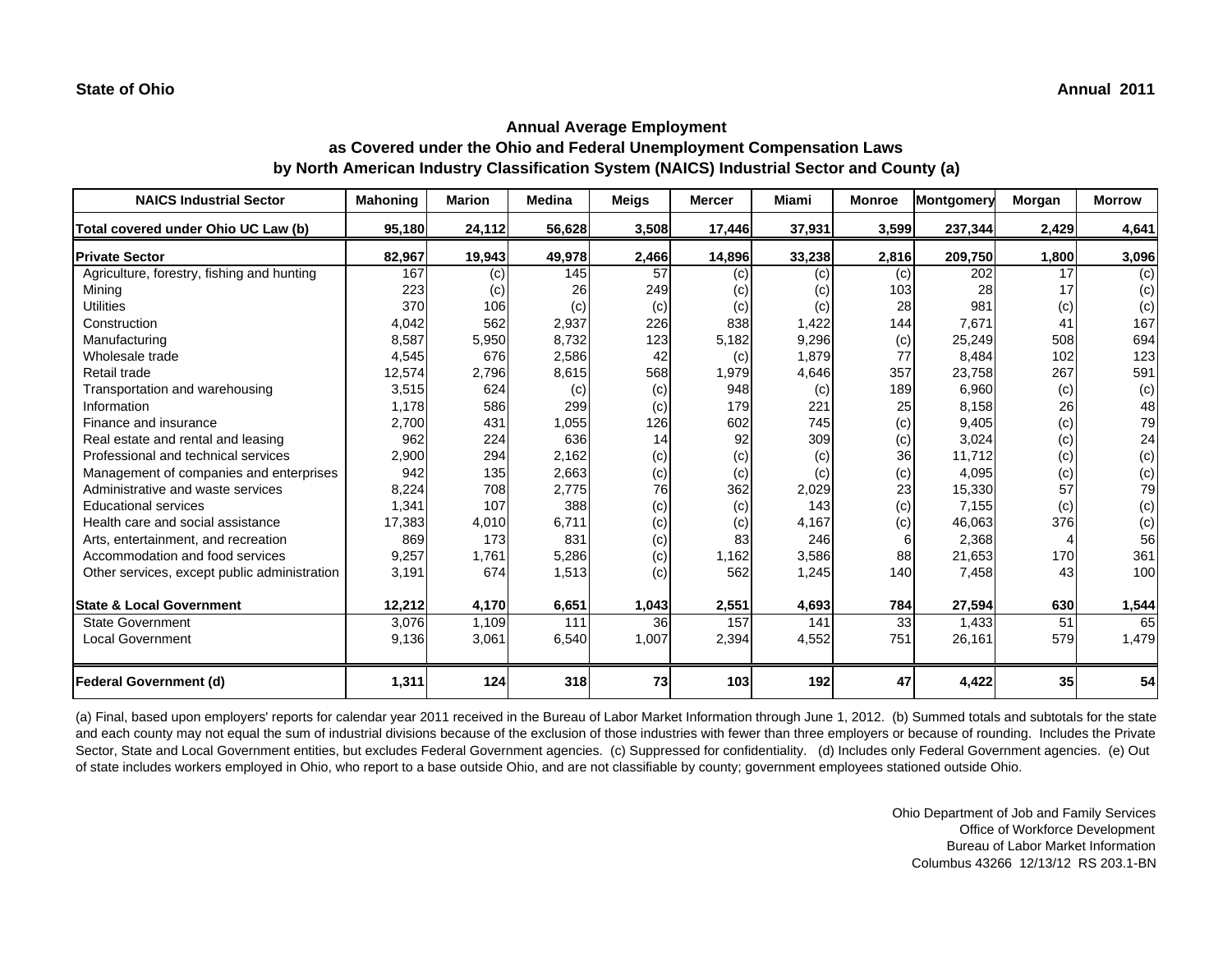| <b>NAICS Industrial Sector</b>               | <b>Muskingum</b> | <b>Noble</b> | <b>Ottawa</b> | <b>Paulding</b> | Perry | Pickaway | <b>Pike</b> | Portage | Preble | Putnam |
|----------------------------------------------|------------------|--------------|---------------|-----------------|-------|----------|-------------|---------|--------|--------|
| Total covered under Ohio UC Law (b)          | 31,814           | 2,915        | 13,301        | 4,659           | 5,807 | 13,542   | 8,618       | 50,590  | 9,827  | 11,253 |
| <b>Private Sector</b>                        | 27,106           | 1,944        | 11,203        | 3,569           | 3,920 | 9,485    | 7,254       | 38,693  | 7,990  | 9,503  |
| Agriculture, forestry, fishing and hunting   | 26               | (c)          | (c)           | (c)             | 20    | (c)      | (c)         | 151     | 76     | (c)    |
| Mining                                       | 348              | (c)          | (c)           | (c)             | 203   | (c)      | (c)         | 203     | 39     | (c)    |
| <b>Utilities</b>                             | 202              | 13           | (c)           | (c)             | 31    | 36       | (c)         | (c)     | (c)    | (c)    |
| Construction                                 | 1,233            | 112          | 403           | 175             | 357   | 756      | 486         | 1,705   | 284    | 858    |
| Manufacturing                                | 3,108            | 206          | 2,224         | 1,249           | 719   | 2,336    | 1,978       | 9,809   | 2,555  | 2,721  |
| Wholesale trade                              | 857              | 109          | (c)           | 186             | 80    | 358      | 125         | 2,452   | 294    | (c)    |
| Retail trade                                 | 4,821            | 272          | 1,547         | 402             | 631   | 1,397    | 967         | 6,483   | 1,381  | 1,132  |
| Transportation and warehousing               | 1,317            | 81           | 319           | (c)             | 79    | 251      | (c)         | (c)     | (c)    | 370    |
| Information                                  | 510              | 17           | 90            | 25              | 30    | 52       | 34          | 277     | 29     | 52     |
| Finance and insurance                        | 760              | 86           | 323           | 93              | 164   | 291      | 198         | 743     | 230    | 331    |
| Real estate and rental and leasing           | 226              |              | 135           | 19              | 26    | 87       | 37          | 581     | 68     | 32     |
| Professional and technical services          | 548              | 41           | (c)           | 46              | 103   | (c)      | 181         | 1,349   | (c)    | 628    |
| Management of companies and enterprises      | 86               | (c)          | (c)           | (c)             | (c)   | (c)      | (c)         | 848     | (c)    | (c)    |
| Administrative and waste services            | 1,118            | (c)          | 228           | 55              | (c)   | 449      | 614         | 1,333   | 272    | 468    |
| <b>Educational services</b>                  | 627              | (c)          | 53            | (c)             | (c)   |          | (c)         | 632     | (c)    | 126    |
| Health care and social assistance            | 6,623            | 480          | 1,604         | (c)             | (c)   | 1,687    | (c)         | 3,947   | (c)    | 1,013  |
| Arts, entertainment, and recreation          | 363              | (c)          | 590           | (c)             | (c)   | 120      | 13          | 726     | 47     | 72     |
| Accommodation and food services              | 3,084            | (c)          | 1,838         | (c)             | (c)   | 952      | 723         | 4,766   | 835    | 786    |
| Other services, except public administration | 1,249            | 62           | 393           | 84              | 162   | 265      | 150         | 1,609   | 311    | 436    |
|                                              |                  |              |               |                 |       |          |             |         |        |        |
| <b>State &amp; Local Government</b>          | 4,708            | 971          | 2,098         | 1,091           | 1,888 | 4,057    | 1,364       | 11,897  | 1,837  | 1,750  |
| <b>State Government</b>                      | 371              | 490          | 208           | 32              | 38    | 1,483    | 95          | 4,288   | 80     | 47     |
| <b>Local Government</b>                      | 4,337            | 481          | 1,890         | 1,059           | 1,850 | 2,574    | 1,269       | 7,609   | 1,757  | 1,703  |
| <b>Federal Government (d)</b>                | 248              | 25           | 179           | 50              | 62    | 88       | 77          | 296     | 80     | 78     |

(a) Final, based upon employers' reports for calendar year 2011 received in the Bureau of Labor Market Information through June 1, 2012. (b) Summed totals and subtotals for the state and each county may not equal the sum of industrial divisions because of the exclusion of those industries with fewer than three employers or because of rounding. Includes the Private Sector, State and Local Government entities, but excludes Federal Government agencies. (c) Suppressed for confidentiality. (d) Includes only Federal Government agencies. (e) Out of state includes workers employed in Ohio, who report to a base outside Ohio, and are not classifiable by county; government employees stationed outside Ohio.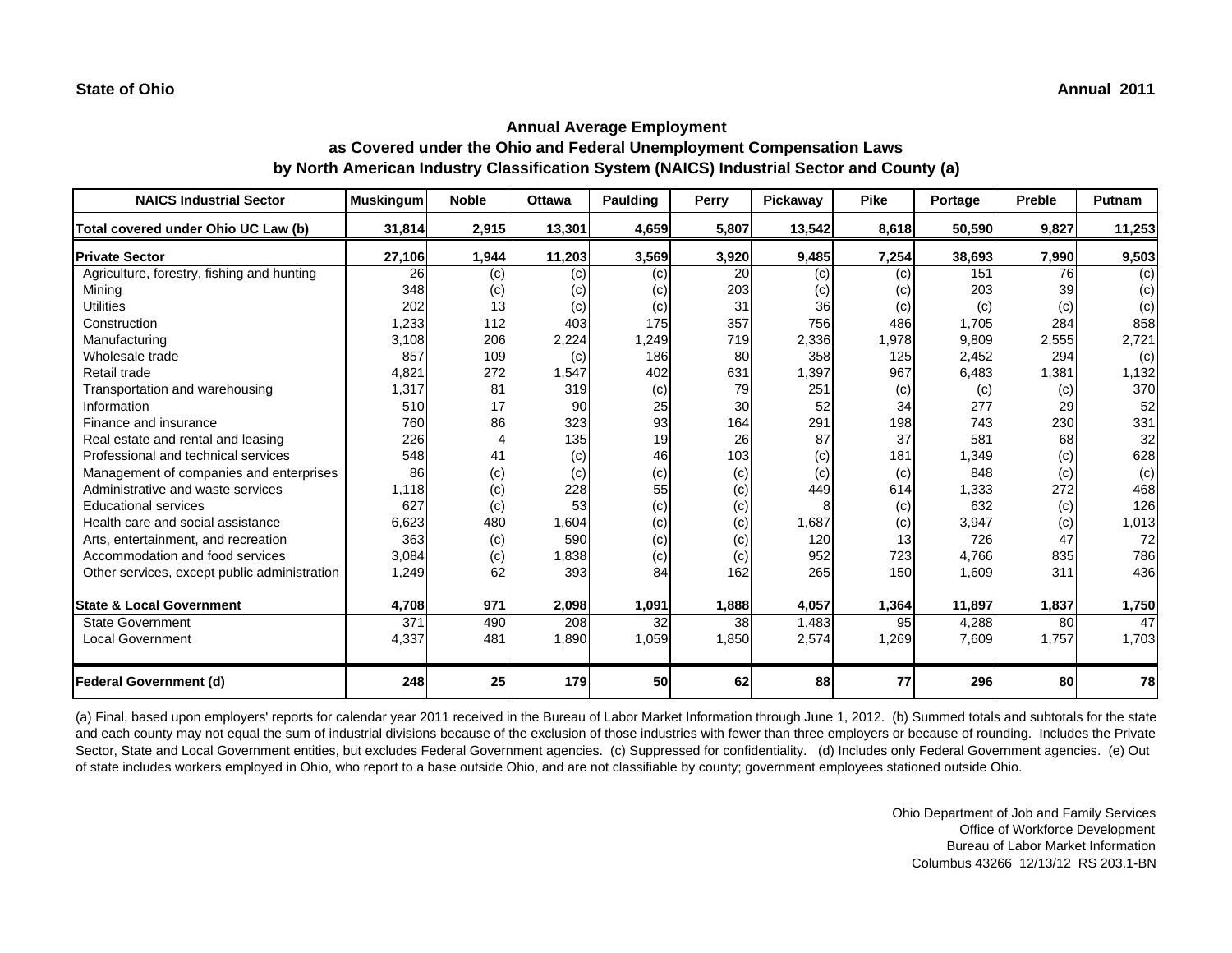| <b>NAICS Industrial Sector</b>               | <b>Richland</b> | <b>Ross</b> | Sandusky | <b>Scioto</b> | <b>Seneca</b> | <b>Shelby</b> | <b>Stark</b> | <b>Summit</b> | <b>Trumbull</b> | Tuscarawas |
|----------------------------------------------|-----------------|-------------|----------|---------------|---------------|---------------|--------------|---------------|-----------------|------------|
| Total covered under Ohio UC Law (b)          | 50,808          | 24,765      | 25,580   | 23,023        | 18,673        | 24,996        | 150,169      | 252,029       | 70,194          | 33,714     |
| <b>Private Sector</b>                        | 43,573          | 19,971      | 22,407   | 18,015        | 15,876        | 22,533        | 132,350      | 224,719       | 61,131          | 29,134     |
| Agriculture, forestry, fishing and hunting   | 103             | 63          | 224      | (c)           | 116           | 100           | 245          | 125           | 88              | 131        |
| Mining                                       | 18              | 20          | 43       | (c)           | 99            | (c)           | 264          | 53            | 47              | 496        |
| <b>Utilities</b>                             | (c)             | 170         | 70       | 99            | 109           | (c)           | 537          | 1,006         | 137             | 76         |
| Construction                                 | 1,807           | 644         | 771      | 664           | 1,009         | 1,304         | 6,072        | 9,198         | 2,617           | 1,274      |
| Manufacturing                                | 8,858           | 4,186       | 8,423    | 1,560         | 3,544         | 10,333        | 24,579       | 28,872        | 13,646          | 7,030      |
| Wholesale trade                              | 1,722           | 459         | 562      | 319           | 611           | 1,366         | 5,725        | 13,636        | 2,029           | 1,298      |
| Retail trade                                 | 7,016           | 3,755       | 2,714    | 2,832         | 2,029         | 1,833         | 19,572       | 28,448        | 9,796           | 4,360      |
| Transportation and warehousing               | (c)             | 591         | 581      | 524           | 584           | (c)           | 2,509        | 7,211         | 2,159           | 890        |
| Information                                  | 993             | 370         | 135      | 243           | 241           | 138           | 1,772        | 3,416         | 598             | 279        |
| Finance and insurance                        | 1,076           | 466         | 496      | 505           | 521           | 349           | 5,600        | 8,509         | 1,467           | 703        |
| Real estate and rental and leasing           | 396             | 119         | 299      | 227           | 58            | 139           | 1,356        | 2,492         | 1,034           | 284        |
| Professional and technical services          | 1,079           | 381         | 376      | 611           | 339           | (c)           | 4,218        | 12,641        | 1,483           | 801        |
| Management of companies and enterprises      | 57              | 212         | 192      | 45            | 263           | (c)           | 1,316        | 14,178        | 819             | 121        |
| Administrative and waste services            | 4,773           | 930         | 1,106    | 545           | 595           | 1,632         | 7,777        | 16,915        | 4,022           | 1,650      |
| <b>Educational services</b>                  | 527             | 165         | (c)      | 277           | 1,062         | (c)           | 3,000        | 3,805         | 559             | 214        |
| Health care and social assistance            | 7,833           | 4,336       | (c)      | 6,474         | 2,413         | (c)           | 26,641       | 42,125        | 11,655          | 4,907      |
| Arts, entertainment, and recreation          | 547             | 178         | 295      | 77            | 143           | 90            | 1,666        | 3,423         | 701             | 313        |
| Accommodation and food services              | 4,275           | 2,376       | 1,896    | 2,464         | 1,468         | 1,340         | 13,984       | 20,506        | 6,164           | 3,224      |
| Other services, except public administration | 1,394           | 548         | 760      | 502           | 674           | 545           | 5,517        | 8,161         | 2,112           | 1,082      |
| <b>State &amp; Local Government</b>          | 7,235           | 4,794       | 3,173    | 5,009         | 2,796         | 2,464         | 17,818       | 27,310        | 9,063           | 4,580      |
| <b>State Government</b>                      | 1,438           | 1,602       | 107      | 1,736         | 414           | 268           | 1,539        | 4,986         | 739             | 452        |
| <b>Local Government</b>                      | 5,797           | 3,192       | 3,066    | 3,273         | 2,382         | 2,196         | 16,279       | 22,324        | 8,324           | 4,128      |
| <b>Federal Government (d)</b>                | 626             | 1,551       | 109      | 178           | 119           | 88            | 1,080        | 1,977         | 512             | 244        |

(a) Final, based upon employers' reports for calendar year 2011 received in the Bureau of Labor Market Information through June 1, 2012. (b) Summed totals and subtotals for the state and each county may not equal the sum of industrial divisions because of the exclusion of those industries with fewer than three employers or because of rounding. Includes the Private Sector, State and Local Government entities, but excludes Federal Government agencies. (c) Suppressed for confidentiality. (d) Includes only Federal Government agencies. (e) Out of state includes workers employed in Ohio, who report to a base outside Ohio, and are not classifiable by county; government employees stationed outside Ohio.